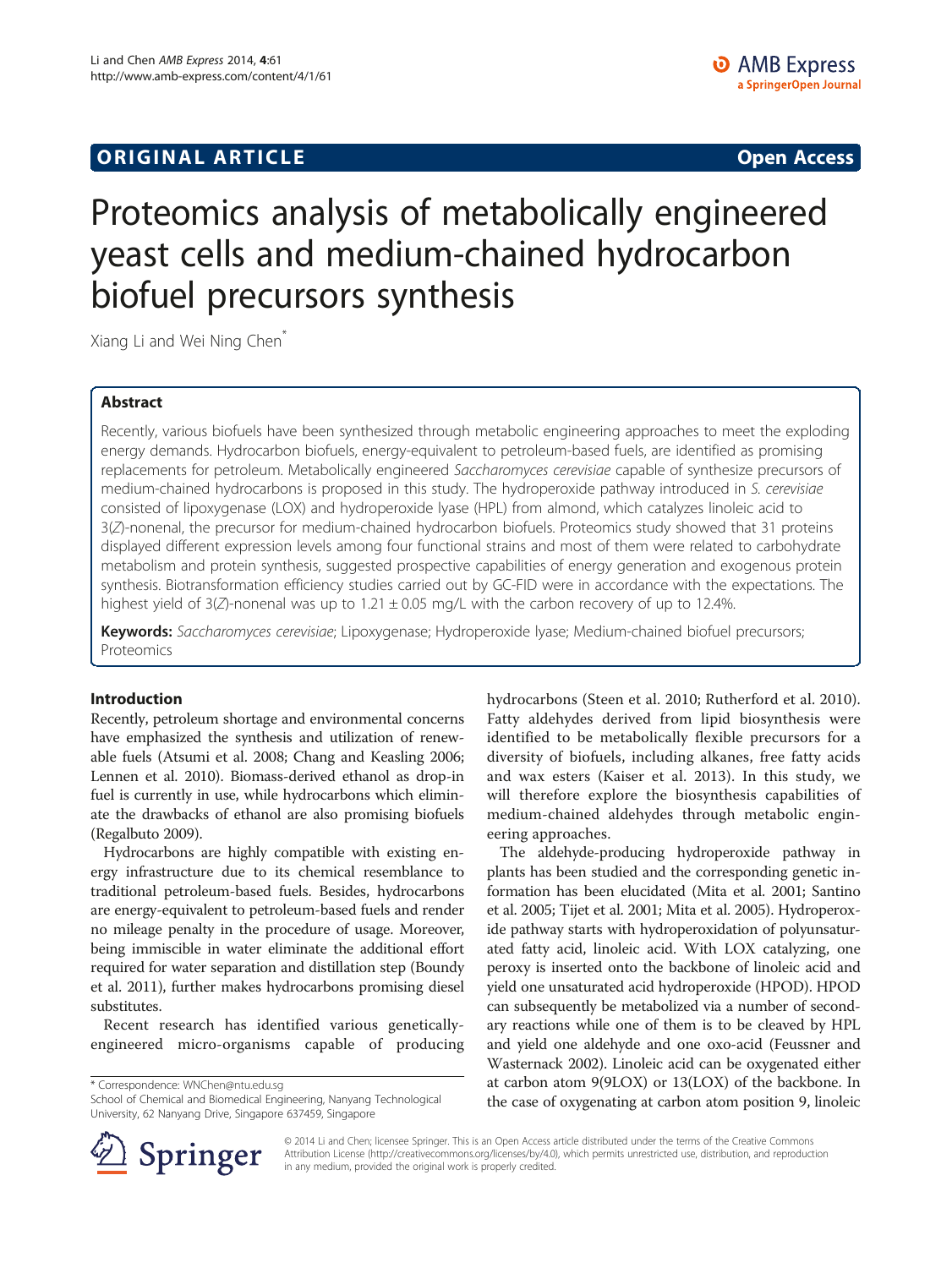acid will be diverted to 3(Z)-nonenal and 9-oxononanoic acid, as shown in Figure 1. 3(Z)-nonenal is our target medium-chained biofuel precursor in this study. We used S. cerevisiae to construct whole-cell based catalyst which was capable of synthesize 3(Z)-nonenal through exogenous expressing of 9LOX and 9HPL from almond (Prunus dulcis).

It has been reported that, after absorption into S. cerevisiae from media, the degradations of long-chained fatty acids (LCFAs) are confined in peroxisomes (Hiltunen et al. [2003](#page-7-0); Hettema and Tabak [2000\)](#page-7-0). The protein complex, Pxa1p-Pxa2p, which embeds in the peroxisomal membrane, functions as transporter and translocates activated fatty acids into peroxisomes for beta-oxidation, utilizing the energy of ATP hydrolysis. Furthermore, previous results have confirmed that LCFAs cannot enter peroxisomes in  $\Delta p x a1$  and  $\Delta p x a2$  mutant and disruption of either pxa1 or pxa2 leads to latency of LCFA β-oxidation while disrupting both genes exhibited similar phenotype (Hettema et al. [1996\)](#page-7-0).

In this study, exogenous genes 9LOX and 9HPL were expressed in S. cerevisiae. Apart from wild type as control, we used Δ*pxa1*, Δ*pxa2* and Δ*pxa1&2* mutants as the hosts to block the translocations of absorbed LCFAs into peroxisomes and divert them to the exogenous hydroperoxide pathway. Proteomics analysis using 2D LC-MS/MS approaches provided us a global overview of protein expression levels to determine the potentials of the constructed whole-cell based catalysts (Wiese [2007](#page-8-0)). The biotransformation efficiencies of the functional strains were also characterized by GC-FID approach and the highest yield of 3(Z)-nonenal we achieved was up to 1.21 mg/L.

#### Materials and methods

#### Strains and culture media

E.coli strain Top10 was used for cloning and plasmid propagation and cultured at 37°C with constant shaking



at 250 rpm. LB broth contained 10 g/L bacto-tryptone (Fluka), 5 g/L yeast extract and 5 g/L NaCl (Sigma). The S. cerevisiae strains (Table [1\)](#page-2-0) were cultured at 30°C with constant shaking at 250 rpm. YPD medium consisted of 10 g/L yeast extract (Fluka), 20 g/L peptone (Bacto) and 20 g/L dextrose (Sigma). YNB-LEU selective media consisted of 6.7 g/L yeast nitrogen base without amino acids (Sigma), 0.69 g/L DO Supplement-LEU (Clontech) and 20/L dextrose or galactose (Sigma). YNB-HIS selective media contained 6.7 g/L yeast nitrogen base without amino acids (Sigma), 0.69 g/L DO Supplement-HIS (Clontech) and 20/L dextrose or galactose (Sigma).

#### Recombinant plasmid construction

All the oligonucleotide primers in Table [1](#page-2-0) were synthesized by Integrated DNA Technologies. All restriction enzymes used in this study were purchased from New England Biolabs. Ligation reactions were performed using T4 ligase (Fermentas). PCR reactions were carried out with HotStar-Taq Plus Master Mix Kit (Qiagen) according to standard protocols. Gel extractions were carried out using QIAquick Gel Extraction Kit (Qiagen). E.coli minipreps were performed with QIAprep Spin Miniprep Kit (Qiagen).

Codon optimized genes 9LOX and 9HPL were generated by Geneart (acc. No. KC920894 and KC920895). The cloning vector pESC-LEU (Agilent) was adopted, which contains the GAL1 and GAL10 yeast promoters in opposing orientations, capable of introducing two genes into one strain under the control of a repressible promoter.

Primers F-BamHI and R-SalI in Table [1](#page-2-0) were used to introduce BamHI and SalI into 9LOX. Flanked by 5′ BamHI restriction enzyme site and 3′ SalI site, 9LOX gene was then inserted into pESC plasmid to obtain 9LOX-pESC recombinant plasmid. SacI and NotI restriction endonucleases were adopted to double digest 9HPL gene from default plasmid pMK-RQ. The DNA fragment is flanked by 5′ SacI restriction enzyme site and 3′ NotI site, and inserted into 9LOX-pESC recombinant plasmid to obtain the recombinant plasmid 9LOX-9HPL-pESC (9LHP), shown in Additional file [1](#page-7-0): Figure AF2.

#### Double deletion strain construction

The pUG plasmid carrying gene disruption cassettes containing HIS5 heterologous marker genes with  $loxP$  sites was selected for gene disruption (Gueldener et al. [2002](#page-7-0)). The target genes in S. cerevisiae were pxa1 and pxa2, the heterodimers of peroxisomal membrane transporter Pxa1p-Pxa2p. The sequences flanking the target genes were added to the 5′ end of OL3′ and OL3′ sequences: 40 nucleotide stretches that are homologous to sequences upstream of the ATG start codon, and down-stream of the stop codon of the targeted gene respectively. Primer se-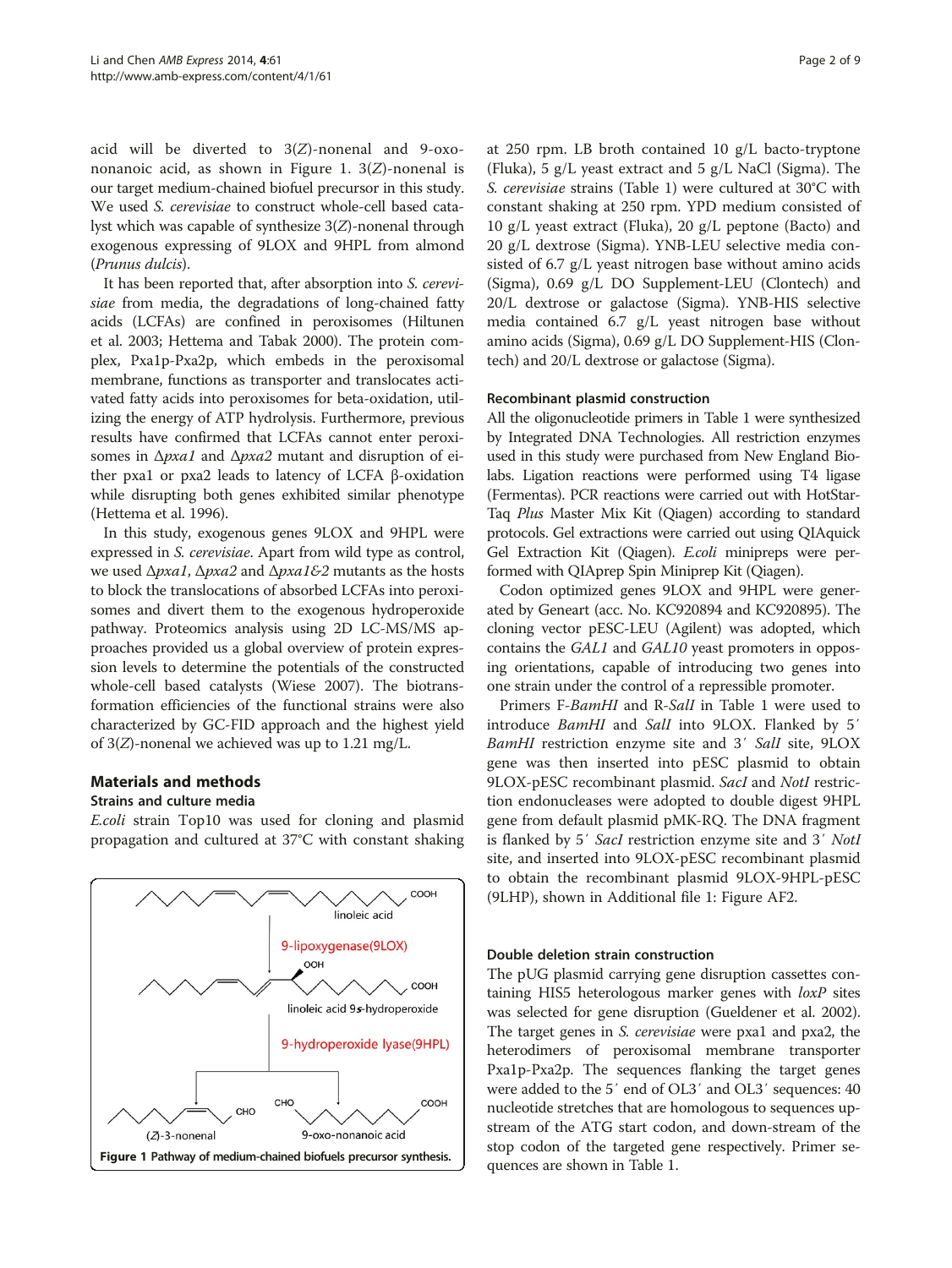<span id="page-2-0"></span>

|  |  | Table 1 Primers, plasmids and strains used in this work |  |  |  |  |  |
|--|--|---------------------------------------------------------|--|--|--|--|--|
|--|--|---------------------------------------------------------|--|--|--|--|--|

| Name                        | <b>Description</b>                                                                                                                            | Reference        |
|-----------------------------|-----------------------------------------------------------------------------------------------------------------------------------------------|------------------|
| E. coli strain              |                                                                                                                                               |                  |
| Top 10                      | F-mcrA <b>Δ</b> (mrr-hsdRMS-mcrBC) Φ80lacZ <b>Δ</b> M15 <b>Δ</b> lacX74 recA1 araD139 <b>Δ</b> (ara leu) 7697 galU galKrpsL (StrR) endA1 nupG | Life Technology  |
| Primers for gene disruption |                                                                                                                                               |                  |
| $\Delta$ <i>pxa2</i> -F     | 5'- ATAATAATAC AATTAAAAGT TACCGAAGAA AGATTTTATA CAGCTGAAGC TTCGTACGC-3'                                                                       | This work        |
| $\Delta$ <i>pxa2</i> -R     | 5'- CAATTTATAC ATGATTTGGA TCCTCCTTTG GCTATGTATG GCATAGGCCA CTAGTGGATC TG-3'                                                                   | This work        |
|                             | Primers for restriction endonuclease                                                                                                          |                  |
| F-BamHI                     | 5'-CGGGATCCAT GTTGCATAAC TTGTTCGACA AGA-3'                                                                                                    | This work        |
| $R-Sall$                    | 5'-GCGTCGACAG TAGAATCCAA ACCCAACAAT GGA-3'                                                                                                    | This work        |
| <b>Plasmids</b>             |                                                                                                                                               |                  |
| PUG27                       | loxP-kanMX-loxP disruption module plasmid                                                                                                     | <b>EUROSCARF</b> |
| pESC-leu                    | With GAL1 and GAL10 yeast promoters in opposite orientation, CYC1 and ADH1 terminator respectively                                            | Agilent          |
| S. cerevisiae strains       |                                                                                                                                               |                  |
| Wild type                   | MATa; his $3\Delta$ 1; leu $2\Delta$ 0; met 15 $\Delta$ 0; ura $3\Delta$ 0                                                                    | <b>EUROSCARF</b> |
| $\Delta p$ <i>xa</i> 1      | BY4741; Mat a; his3D1; leu2D0; met15D0; ura3D0; YPL147w::kanMX4                                                                               | <b>EUROSCARF</b> |
| $\Delta p$ xa2              | BY4741; Mat a; his3D1; leu2D0; met15D0; ura3D0; YKL188c:: kanMX4                                                                              | <b>EUROSCARF</b> |
| $\Delta$ <i>pxa</i> 1&2     | BY4741; Mat a; his3D1; leu2D0; met15D0; ura3D0; YPL147w::kanMX4; YKL188c::his                                                                 | This work        |
| WT-pESC                     | wild type carring pESC                                                                                                                        | This work        |
| $\Delta p$ <i>xa</i> 1-pESC | $\Delta p$ xa1 carrying pESC                                                                                                                  | This work        |
| $\Delta$ <i>pxa2</i> -pESC  | $\Delta p$ xa2 carrying pESC                                                                                                                  | This work        |
| $\Delta p$ xa1&2-pESC       | $\Delta p$ xa1&2 carrying pESC                                                                                                                | This work        |
| WT-9LHP                     | wild type carring 9LHP                                                                                                                        | This work        |
| $\Delta$ <i>pxa1</i> -9LHP  | Apxa1 carrying 9LHP                                                                                                                           | This work        |
| $\Delta$ <i>pxa2</i> -9LHP  | $\Delta p$ xa2 carrying 9LHP                                                                                                                  | This work        |
| Δ <i>pxa1&amp;2-9LHP</i>    | Δ <i>pxa1&amp;2</i> carrying 9LHP                                                                                                             | This work        |

S. cerevisiae wild type, Δpxa1and Δpxa2 strains were purchased from EUROSCARF. The Δpxa1 strain was transformed with the *pxa2*::his using PEG-LiAc method (Gietz and Schiestl [2007\)](#page-7-0) to construct double deletion strain Δpxa1&2.Transformed deletion stains Δpxa1&2 strain were selected via histidin prototroph by growing on synthetic complete minimal medium deficient in histidine. Yeast colony PCR was carried out to further confirm the gene disruption.

#### Functional strains construction

Recombinant plasmid 9LHP was transformed into S. cerevisiae wild type,  $\Delta p x a 1$ ,  $\Delta p x a 2$  and  $\Delta p x a 16-2$ , to obtain WT-9LHP, Δpxa1-9LHP, Δpxa2-9LHP and Δpxa1&2- 9LHP functional strains. Corresponding controls, WTpESC, Δpxa1-pESC, Δpxa2-pESC and Δpxa1&2-pESC were constructed by transforming empty pESC plasmid into the four strains (Table 1).

#### Protein extraction and labeling

The S. cerevisiae functional strains WT-9LHP, Δpxa1- 9LHP, Δpxa2-9LHP and Δpxa1&2-9LHP were cultured at 30°C with constant shaking at 250 rpm using 50mLYPD-

LEU selective media containing galactose to induce the promoter. After 3 days' culture, S. cerevisiae cells were collected. For cell lysis and protein extraction, all steps were carried out on ice to avoid denaturation of proteins. Same amount ( $OD_{600} = 20$ ) units of yeast cells were pelleted at 13,000 rpm, 4°C for 5 min. The cell pellets were washed twice by distilled water and re-suspended in 300 μL of yeast lysis buffer which consisted of: 8 M Urea, 50 mM DTT, 50 mM Tris-Cl (pH7.6), 100 mM NaCl, 0.1% Triton X-100, 1 mM EDTA and 1 mM PMSF. Equal volumes of acid-washed glass beads were added and the mixtures were performed in the bead mill by 5 cycles of 30s of vortex at 4.0 m/s with 30s of cooling on ice. Lysates were centrifuged at 10,000 rpm for 10 min at 4°C and supernatants were collected and stored at −80°C. The protein concentrations were determined following the standard protocol of 2D Quant Kit (GE Healthcare).

A total of 100 μg proteins from functional strains WT-9LHP, Δpxa1-9LHP, Δpxa2-9LHP and Δpxa1&2-9LHP were collected and labeled by iTRAQ Reagent Multi-Plex Kit (AB Sciex) according to the standard protocol as follows: 20 μL dissolution buffer and 1 μL denaturant were added to each sample; vortex to mix; 2 μL reducing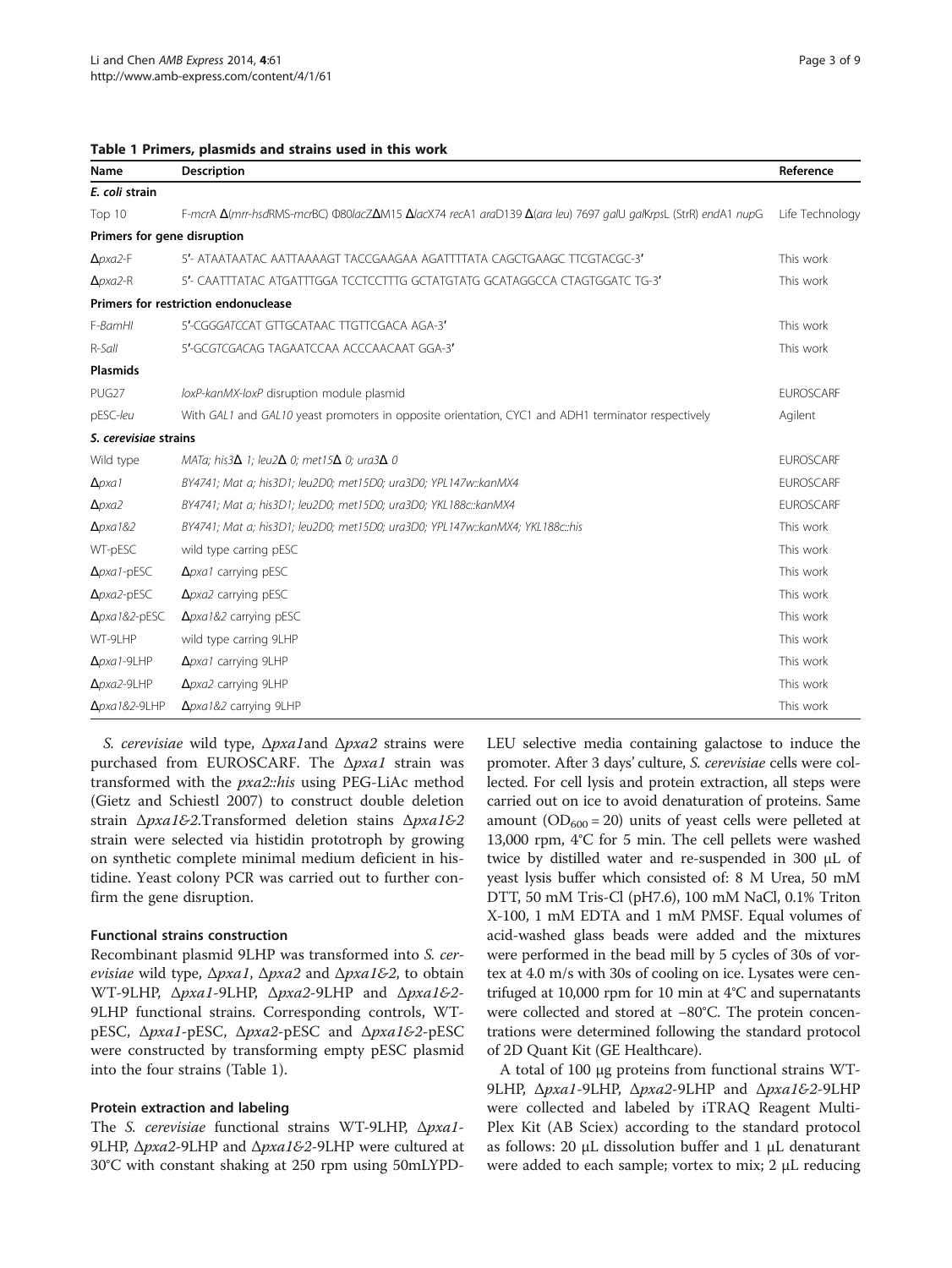reagent was added to each sample; incubation at 60°C for 1 h; 1 μL cysteine-blocking reagent was added to each sample; vortex to mix; incubate 10 min at room temperature; 20 μL of 0.25 μg/μL sequence grade modified trypsin (Promega, US) was added to each sample to digest the protein overnight at 37°C; amino-modifying labeling reagent 114, 115, 116 and 117 were used to label four samples respectively: WT-9LHP protein sample was labeled with iTRAQ tag 114; Δpxa1-9LHP protein protein sample was labeled with iTRAQ tag 115; Δ*pxa2*-9LHP protein sample was labeled with iTRAQ tag 116; Δpxa1&2-9LHP protein sample was labeled with iTRAQ tag 117. The labeled samples were then combined together and condensed to roughly 100 μL using a thermal shaker at 30°C.

#### LC-MS analysis

The labeled samples were analyzed by online 2D Nano-LC-MS/MS 1200 series nanoflow liquid chromatography system (Agilent Technologies) interfaced with 6500 Q-TOF mass-spectrometer with HPLC-Chip Cube (Agilent Technologies). The HPLC-Chip was a combination of Zorbax 300SB  $C_{18}$  reversed-phase column (75  $\mu$ m × 50 mm, 3.5 μm) packing with Zorbax 300SB  $C_{18}$  enrichment column  $(0.3 \times 5 \text{ mm}, 5 \text{ }\mu\text{m})$ .

In the first dimension, 4 μL of sample was loaded onto the polysulfoethyl, a strong cation-exchange (SCX) column (0.32 × 50 mm, 5 μm). The retained peptides were then eluted by injecting 8 μL ammonium formate solutions in concentration gradient of 20, 40, 60, 80, 100, 200, 500 and 1000 mM. In the second dimension, the effluent was trapped onto Zorbax 300SB  $C_{18}$  enrichment column during the enrichment mode by buffer A (5% acetonitrile and 0.1% formic acid) with a flow rate of 4 μL/min. Then the peptides trapped on enrichment column were eluted for 60 min by buffer B (0.1% formic acid) and buffer C (0.1% formic acid + acetonitrile nanoflow gradient from 5% to 80% in 60 min) at a flow rate of 300 μL/min. Subsequently, the effluent flowed through the analytical Zorbax 300SB  $C_{18}$  reversed-phase column for separation with the HPLC-Chip on analytical mode. The analysis was accomplished by 6500 Q-TOF mass spectrometer with a capillary voltage of 1950 V for 10 runs in total. For MS analysis, positive ionization mode was used. Survey scans were from m/z 300 to 2000 with an acquisition rate of 4 spectra per second.

#### LC-MS/MS data analysis

Peptide quantification and protein identification were performed with Spectrum Mill MS Proteomics Workbench (Agilent Technologies). Each MS/MS spectrum was searched for the species of *S. cerevisiae* against the UniProt-Swiss-Prot database. Methyl-methane-thiosulfate-labeled cysteine and iTRAQ modification of free amine in the amino terminus and lysine were set as fixed modification.

Protein relative quantification using iTRAQ was performed on the MS/MS scans. Protein quantification data with two or more unique peptides identified with confidence > 99% and the p value < 0.05 were selective for further statistical analysis. Three independent batches were performed to increase statistically evidence of protein expression. The overlapping isotopic contributions were used to correct the calculated peak area ratios and to estimate the relative abundances of a specific peptide.

#### Biotransformation product detection

Functional strains were cultured in YNB-LEU containing galactose to induce the promoters. After reaching an  $OD_{600} = 1$ , 20 mL of the culture was collected and pelleted and washed twice with 100 mM potassium phosphate buffer at  $pH = 6.5$  to prepare resting cells and then transferred to 250 mL GL-45 Erlenmeyer flask (Chemglass Life Sciences). Biotransformation buffer used was 20 mL potassium phosphate buffer with 100 μL linoleic acid solution (5% v/v with 0.2% tween-80). The flasks were sealed with GL-45 open top cap and parafilms (Chemglass Life Sciences) and incubated at 30°C on an orbital shaker (250 rpm) for 3 days.

Headspace samples of the cultures were determined by Agilent 6890 N GC-FID system (Agilent) equipped with Agilent J&W DB-WAX column (30 m × 0.25 mm × 0.25 μm, Agilent). 1 mL SampleLock syringe (Hamilton) was used to draw out the headspaces of the 20 mL cultures to inject into GC system. GC settings were: carrier gas: helium; column flow: 2.0 ml/min; splitless; inject temperature: 230°C The analyzing temperature program used was: 50-230°C in 18 min; 230°C for 2 min. Product identification was carried out by comparing with authentic standards and benzoaldehyde was used as internal control for quantification.

## Results

#### Strains construction

Recombinant plasmid 9LHP (shown in Additional file [1](#page-7-0): Figure AF2) was constructed according to the procedure described in "Materials and methods". The size of the recombinant plasmid 9LHP was 11820 bp and genesequencing results proved that no site mutation in the recombinant plasmid.

We constructed double mutant Δ*pxa1&2* using PUG27 plasmid carrying lox-his5<sup>+</sup>-lox. Then recombinant plasmid 9LHP or empty vector pESC was transformed into S. cere*visiae* strains wild type, single mutants  $\Delta p x a 1$ -9LHP and Δpxa2-9LHP and double mutant Δpxa1&2 to obtain functional strains WT-9LHP, Δpxa1-9LHP, Δpxa2-9LHP, Δpxa1&2-9LHP and control strains WT-pESC, Δpxa1 pESC, Δpxa2-pESC, Δpxa1&2-pESC. All the functional strains and control strains grown well on YPD and YNB-LEU selective minimal media.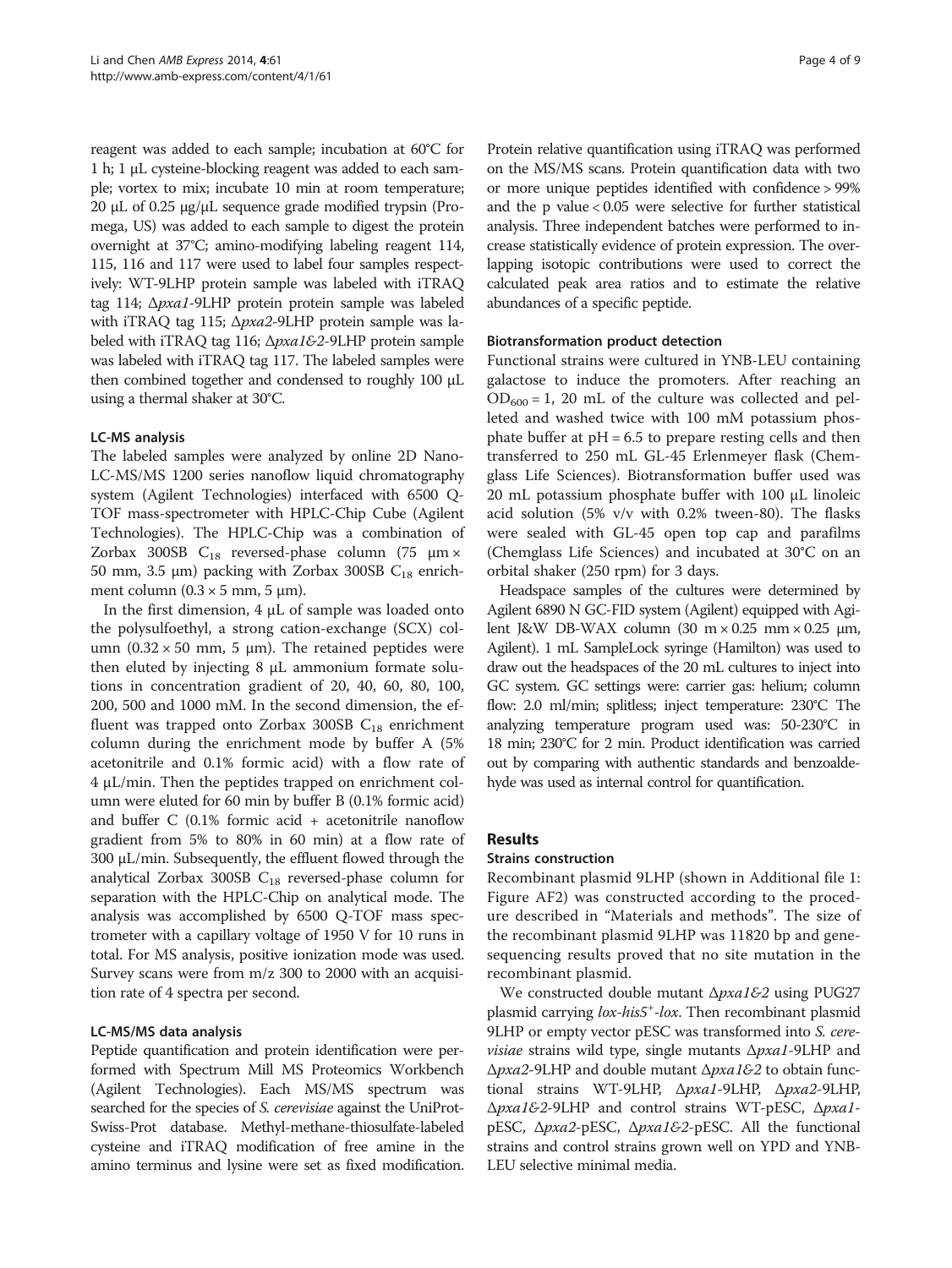#### Proteomic analysis

The proteomic profiling of four functional strains was carried out by On-line 2D LC-MS/MS system (Additional file [1:](#page-7-0) Figure AF1). The Spectrum Mill system was used for peptides identification. Figure 2 and Additional file [1:](#page-7-0) Figure AF4 showed the representative peptide fragmentation spectrum of glucose-6-phosphate isomerase: (R)AVYHVALR(N). Basing on the analytical conditions, more than 200 proteins were detected while 31 showed different levels among the four functional strains, as shown in Table [2](#page-5-0) with WT-9LHP as reference. The average of protein expression levels in WT-9LHP strain was taken as 1. The "average of B/A", "average of C/A" and "average of D/A" refer to the average ratios of protein expression levels in Δpxa1-9LHP, Δpxa2-9LHP and Δpxa1&2-9LHP strains over those in WT-9LHP strain.

We classified the 31 protein of interest into eight categories according to their functions: GAL1 and GAL7 from galactose metabolism; HXK1, GI1, PFK2, FBA1, TPI1, TDH, PGK1, GPM1, ENO and PYK1 from glycolysis; CIT1 and ACO1 from TCA cycle; ATP1 and ATP2 from ATP synthesis; LEU1, LEU2, MET6 and PDC from amino-acid metabolism; TIF, TEF1, RPL4 and RPL19 from protein biosynthesis; HSP12, HSP26 from heat shock protein; POR1, SAM2, YMR226C and SOD1 involved in other bioprocess.

It is noteworthy that in the  $\Delta pxa162-9LHP$  strain, all the proteins listed showed higher levels than strain WT-LHP to different extents. The levels of the listed proteins in strains Δpxa1-9LHP and Δpxa2-9LHP were mostly equivalent to strain WT-9LHP.

#### Biotransformation

Functional strains and control strains were cultured in YNB-LEU selective media with galactose inducing the promoters of heterologous genes. As the produced  $3(Z)$ -

nonenal would be secreted outside and then vaporize into the headspace for being insoluble in water phase and volatile, 1 mL of the headspace of the cultures were extracted and injected into GC-FID for qualification and quantification.

Preliminary results have shown that, when linoleic acid was added to cultures of the growing cells, no detectable targeting volatile compounds was produced (Julsing et al. [2012\)](#page-7-0). Thus non-growing but metabolically-active resting cells with higher specific catalyzing activities were obtained in this study.

Functional strains WT-9LHP, Δpxa1-9LHP, Δpxa2- 9LHP, Δ*pxa1&2*-9LHP and corresponding control strains WT-pESC, Δpxa1-pESC, Δpxa2-pESC, Δpxa1&2-pESC were cultured, collected and prepared as resting cells for 3 days' biotransformation. Gas samples of the headspaces of the cultures were determined with GC-FID system.

In the GC spectra, peaks at 8.82 min were identified as 3(Z)-nonenal (Additional file [1:](#page-7-0) Figure AF3). The characterizations of catalyzing activities of functional strains were repeated for 5 times, and the control strains were repeated for [3](#page-6-0) times. Figure 3 showed the  $3(Z)$ -nonenal production level. All the control strains produced nondetectable levels of 3(Z)-nonenal. WT-9LHP, Δpxa1-9LHP and Δpxa2-9LHP strains displayed similar producing capabilities, which were up to  $0.57 \pm 0.09$  mg/L,  $0.50 \pm$  $0.07$  mg/L and  $0.48 \pm 0.02$  mg/L respectively. While Δpxa1&2-9LHP produced twofold higher level of 3(Z) nonenal, up to  $1.21 \pm 0.05$  mg/L. The catalyzing efficiencies of the functional strains were also calculated. WT-9LHP, Δpxa1-9LHP and Δpxa2-9LHP have biotransformed 5.8%, 5.11% and 4.95% of linoleic acid into 3(Z)-nonenal respectively while Δpxa1&2-9LHP performed the highest carbon recovery rate of up to 12.4% (Table [3](#page-6-0)).

#### **Discussion**

Since the emergence of "metabolic engineering", the potentials in producing unnatural specialty chemicals through

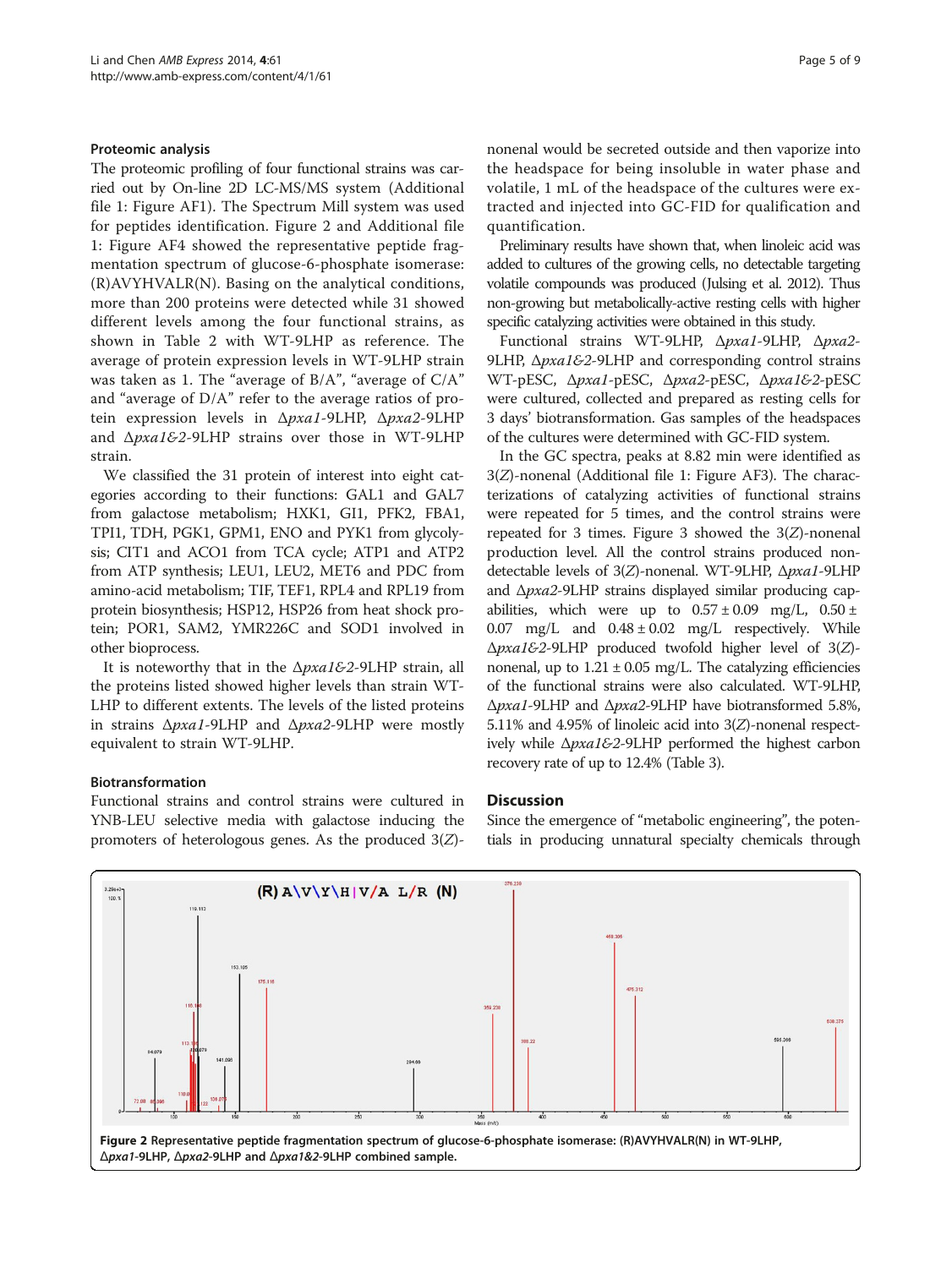| Protein              | Description                                                          | No. of peptides | Average<br>of B/A | Average<br>of C/A | Average<br>of D/A |
|----------------------|----------------------------------------------------------------------|-----------------|-------------------|-------------------|-------------------|
|                      | Galactose metabolism                                                 |                 |                   |                   |                   |
| GAL1                 | Galactokinase                                                        | 9               | $0.870 \pm 0.340$ | $0.587 \pm 0.225$ | $3.783 \pm 0.215$ |
| GAL7                 | Galactose-1-phosphate uridylyltransferase                            | 2               | $1.230 \pm 0.005$ | $1.387 \pm 0.965$ | $1.008 \pm 0.021$ |
| Glycolysis           |                                                                      |                 |                   |                   |                   |
| HXK1                 | Hexokinase-1                                                         | 2               | $0.723 \pm 0.259$ | $0.691 \pm 0.104$ | $3.489 \pm 0.368$ |
| PGI1                 | Glucose-6-phosphate isomerase                                        | 3               | $1.032 \pm 0.460$ | $1.330 \pm 0.180$ | $9.891 \pm 0.251$ |
| PFK <sub>2</sub>     | Phosphofructokinase                                                  | 3               | $1.236 \pm 0.155$ | $1.149 \pm 0.100$ | $1.426 \pm 0.197$ |
| FBA1                 | Fructose-biophosphate aldolase                                       | 8               | $1.094 \pm 0.155$ | $0.871 \pm 0.235$ | $2.304 \pm 0.942$ |
| TPI1                 | Triosephosphate isomerase                                            | 6               | $1.123 \pm 0.380$ | $0.849 \pm 0.070$ | $1.038 \pm 0.357$ |
| TDH                  | Glyceraldehyde 3-phosphate dehydrogenase                             | 15              | $1.117 \pm 0.305$ | $0.925 \pm 0.220$ | $1.664 \pm 0.541$ |
| PGK1                 | Phosphoglycerate kinase                                              | 19              | $1.066 \pm 0.225$ | $0.798 \pm 0.120$ | $1.286 \pm 0.076$ |
| GPM1                 | Phosphoglycerate mutase 1                                            | 14              | $1.047 \pm 0.210$ | $0.750 \pm 0.145$ | $1.500 \pm 0.457$ |
| <b>ENO</b>           | Enolase                                                              | 19              | $1.185 \pm 0.160$ | $0.912 \pm 0.155$ | $2.176 \pm 0.478$ |
| PYK1                 | Pyruvate kinase                                                      | 6               | $1.186 \pm 0.200$ | $0.831 \pm 0.195$ | $1.831 \pm 0.147$ |
| <b>TCA cycle</b>     |                                                                      |                 |                   |                   |                   |
| CIT1                 | Citrate synthase, mitochondrial                                      | 3               | $1.256 \pm 0.820$ | $1.982 \pm 0.230$ | $5.580 \pm 0.248$ |
| ACO1                 | Aconitate hydratase, mitochondrial                                   | 3               | $0.961 \pm 0.400$ | $1.033 \pm 0.075$ | $1.737 \pm 0.128$ |
| <b>ATP</b> synthesis |                                                                      |                 |                   |                   |                   |
| ATP1                 | ATP synthase subunit alpha, mitochondrial                            | 6               | $1.222 \pm 0.260$ | $1.005 \pm 0.030$ | $1.157 \pm 0.160$ |
| ATP <sub>2</sub>     | ATP synthase subunit beta, mitochondrial                             | 8               | $1.176 \pm 0.040$ | $1.123 \pm 0.085$ | $3.216 \pm 0.205$ |
|                      | Amino-acid metabolism                                                |                 |                   |                   |                   |
| LEU1                 | 3-isopropylmalate dehydratase                                        | 3               | $0.883 \pm 0.075$ | $1.023 \pm 0.335$ | $1.424 \pm 0.200$ |
| LEU <sub>2</sub>     | 3-isopropylmalate dehydrogenase                                      | 17              | $3.477 \pm 0.630$ | $1.070 \pm 0.335$ | $2.570 \pm 0.254$ |
| MET6                 | 5-methyltetrahydropteroyltriglutamate-homocysteine methyltransferase | 10              | $1.050 \pm 0.125$ | $0.881 \pm 0.430$ | $2.018 \pm 0.121$ |
| PDC                  | Pyruvate decarboxylase isozyme                                       | 12              | $1.305 \pm 0.355$ | $1.118 \pm 0.115$ | $1.894 \pm 0.218$ |
|                      | Protein biosynthesis                                                 |                 |                   |                   |                   |
| TIF                  | ATP-dependent RNA helicase eIF4A                                     | 3               | $1.408 \pm 0.025$ | $0.752 \pm 0.295$ | $1.655 \pm 0.245$ |
| TEF1                 | Elongation factor 1-alpha                                            | 8               | $0.910 \pm 0.375$ | $0.758 \pm 0.185$ | $1.507 \pm 0.110$ |
| RPL4                 | 60s ribosomal protein L4                                             | 9               | $1.245 \pm 0.255$ | $0.778 \pm 0.035$ | $1.418 \pm 0.068$ |
| RPL19                | 60s ribosomal protein L19                                            | $\overline{2}$  | $1.218 \pm 0.285$ | $1.114 \pm 0.805$ | $2.995 \pm 0.197$ |
|                      | Heat shock proteins                                                  |                 |                   |                   |                   |
| <b>HSP 12</b>        | 12 kDa Heat shock protein                                            | 2               | $2.199 \pm 0.640$ | $0.882 \pm 0.135$ | $2.308 \pm 0.219$ |
| <b>HSP 26</b>        | Heat shock protein 26                                                | 3               | $2.281 \pm 0.675$ | $1.823 \pm 0.360$ | $2.453 \pm 0.195$ |
| STI1                 | Heat shock protein STI1                                              | 2               | $1.363 \pm 0.665$ | $0.485 \pm 0.035$ | $3.450 \pm 0.377$ |
| <b>Unknown</b>       |                                                                      |                 |                   |                   |                   |
| POR1                 | Mitochondrial outer membrane protein porin 1                         | 4               | $1.033 \pm 0.395$ | $0.808 \pm 0.445$ | $2.785 \pm 0.066$ |
| SAM2                 | S-adenosylmethionine synthetase 2                                    | 2               | $1.271 \pm 0.300$ | $0.624 \pm 0.085$ | $2.125 \pm 0.151$ |
| YMR226C              | Uncharacterized oxidoreductase YMR226C                               | 2               | $1.856 \pm 0.375$ | $1.260 \pm 0.110$ | $3.051 \pm 0.265$ |
| SOD1                 | Superoxide dismutase [Cu-Zn]                                         | $\overline{2}$  | $6.360 \pm 0.420$ | $3.942 \pm 1.400$ | $7.910 \pm 0.330$ |

#### <span id="page-5-0"></span>Table 2 Relative changes in protein expression between S. cerevisiae wild type and engineered strains

Average of protein expression levels in WT-9LHP strain was taken as 1 and the deviation was calculated from three independent LC-MS/MS analysis results. The "Average of B/A" refers to the average ratio of protein expression level in Δpxa1-9LHP strain over that in WT-9LHP strain. "Average of C/A"refers to the average ratio of protein expression level in Δpxa2-9LHP strain over that in WT-9LHP strain. The "Average of D/A" refers to the average ratio of protein expression level in Δpxa1&2-9LHP strain over that in WT-9LHP strain.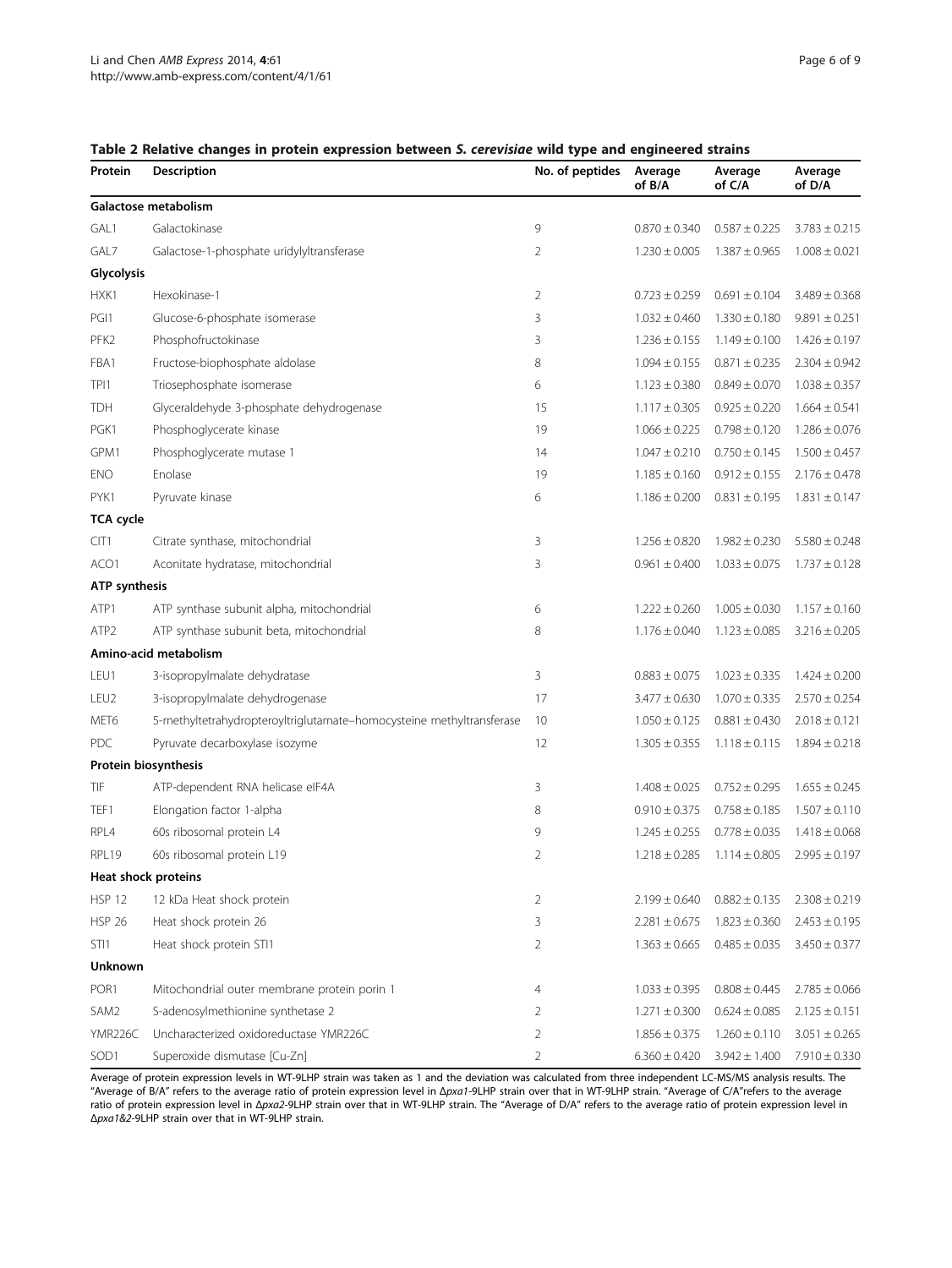<span id="page-6-0"></span>

genetic and metabolic modifications have been extensively explored, especially for the discovery of petroleumreplacing biofuels (Keasling [2012\)](#page-7-0). Among various reported biofuels, hydrocarbons, with high energy density and compatibility with current energy storage, transportation and utilization system, outstood as promising petroleum substitutes. While productions of short-chained (Atsumi et al. [2008;](#page-7-0) Steen et al. [2008](#page-8-0); Santiago-Gomez et al. [2009\)](#page-8-0) and long-chained hydrocarbons (Schirmer et al. [2010;](#page-8-0) Blazeck et al. [2013\)](#page-7-0) have been widely explored, biofuels and precursors in medium-chained range were seldom reported. In this study, we introduced hydroperoxide pathway to convert linoleic acid to 3(Z)-nonenal, one promising mediumchained hydrocarbon precursor.

The 2D LC-MS/MS approach was adopted to analyze the relative protein expression levels among four functional strains, WT-9LHP, Δpxa1-9LHP, Δpxa2-9LHP and  $\Delta p$ xa1&2-9LHP as shown in Table [2.](#page-5-0) We classified the 31 protein of interest into eight categories according to their functions.

In order to induce the promoters on the recombinant plasmid, galactose was added to the culture medium as the sole carbon source. After absorption, galactose would be converted to glucose-1-phosphate to enter glycolysis through Leloir pathway. Two proteins, GAL1 and GAL7, which catalyze the two irreversible steps in Leloir pathway, showed comparable levels among WT-9LHP strain, Δpxa1-9LHP strain and Δpxa2-9LHP strain while upregulated in Δpxa1&2-9LHP strain.

Glycolysis is the metabolic pathway that converts glucose to pyruvate with the production of two molecules of ATP. Glycolysis pathway consists of ten enzymes: HXK1, PGI1, PFK2, FBA1, TPI1, TDH, PGK1, GPM1, ENO and PYK1. Our results showed that the levels of the ten enzymes in  $Δpxa1-9LHP$  strain and  $Δpxa2-9LHP$  strain were comparable to WT-9LHP strain. However, the levels of all the ten proteins were much higher (even 9.891 folds for PGI1) in Δpxa1&2-9LHP strain which suggested that the up-regulated activity of glycolysis.

Pyruvate, the end product of glycolysis, can be used in aerobic respiration via TCA cycle. Pyruvate decarboxylated by pyruvate dehydrogenase catalyzing was converted into acetyl-CoA, the starting point of TCA cycle. Our results showed that, the mitochondrial enzymes CIT1 and ACO1 involved in TCA cycle and the enzymes ATP1 and ATP2 involved in ATP synthesis displayed equivalent or higher expression levels in Δpxa1-9LHP strain, Δpxa2-9LHP strain and Δpxa1&2-9LHP strain comparing to WT-9LHP strain, suggesting the up-regulated activities.

The metabolic pathways mentioned above, galactose metabolism, glycolysis, TCA cycle an ATP synthesis, are steps in carbohydrate catabolism which breaks down carbohydrates and release energy in the form of ATP. It is noteworthy that the enzymes involved in these pathways were most notably up-regulated in the strain Δ*pxa1&2-*9LHP which suggested the most active metabolism and energy provision.

With galactose inducing the promoters, exogenous genes 9LOX and 9LHP carried by high copy number vector pESC were expressed. In the procedure of synthesis of unique proteins and peptides, amino acids metabolism was also important. LC-MS/MS results showed that four enzymes involved in the amino acid metabolism LEU1, LEU2, MET6 and PDC, along with four enzymes involved in protein biosynthesis TIF, TEF1, RPL4 and RPL19 were also significantly up-regulated in the strain  $\Delta p x a 16-2$ -9LHP. The up-regulations of these enzymes supported the exogenous genes expression well.

Proteins mentioned above were involved in energygeneration and protein synthesis. The significant higher levels in strain Δpxa1&2-9LHP suggested possibly highest

Table 3 Production of functional strains and carbon recovery rates

| <b>Functional strains</b> | WT-9LHP         | Δ <i>pxa1</i> -9LHP | Δ <i>pxa2</i> -9LHP | Δ <i>pxa1&amp;2</i> -9LHP |
|---------------------------|-----------------|---------------------|---------------------|---------------------------|
| Yield (mg/L)              | $0.57 + 0.09$   | $0.50 + 0.07$       | $0.48 + 0.02$       | $1.21 + 0.05$             |
| Carbon recovery (%)       | $5.80 \pm 2.01$ | $5.11 + 1.63$       | $4.95 + 0.41$       | $12.40 \pm 0.05$          |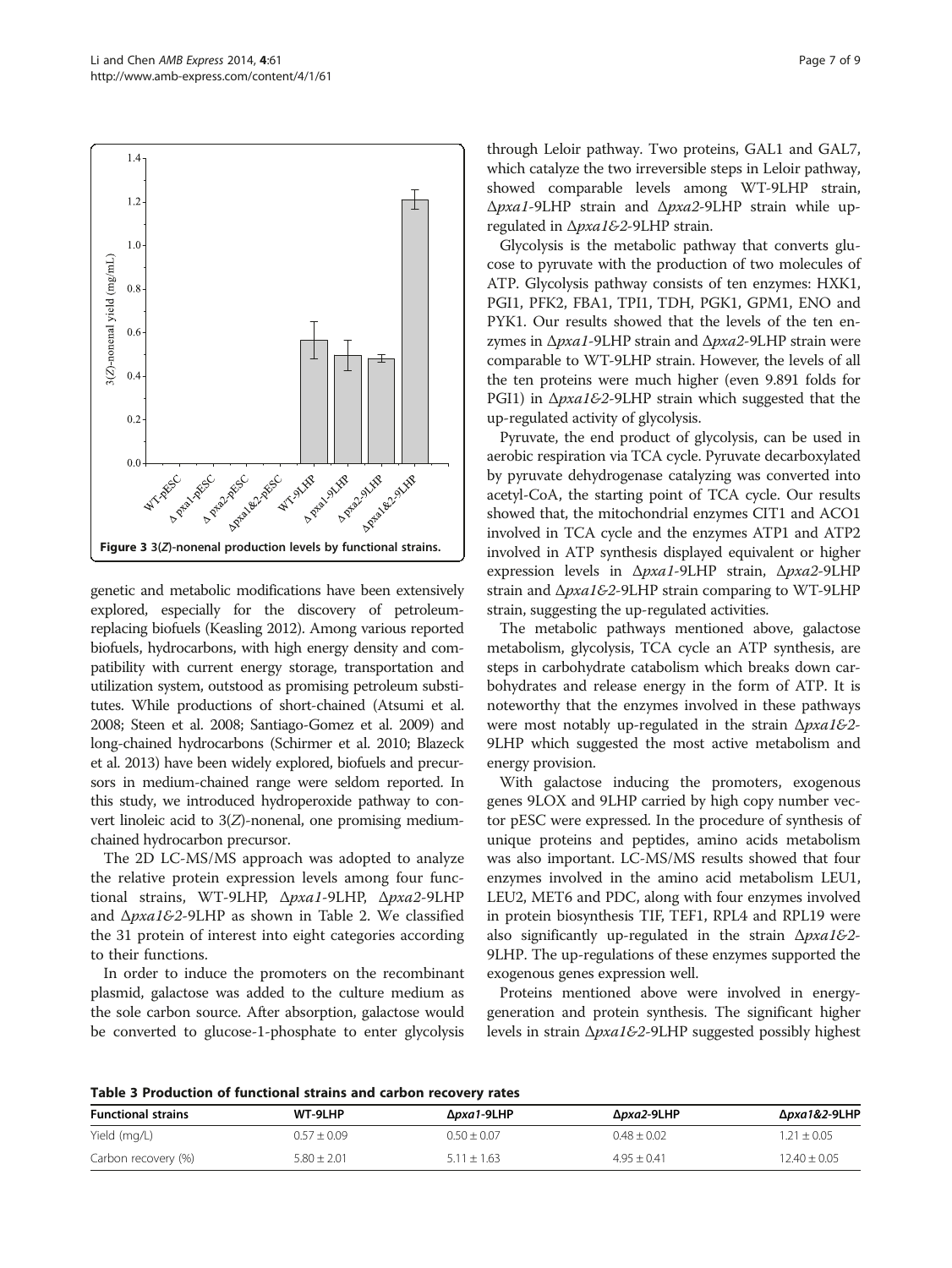<span id="page-7-0"></span>biotransformation efficiency. While for the strains WT-LHP, Δpxa1-9LHP and Δpxa2-9LHP, the expression level differences were slighter which suggested comparable biotransformation efficiencies. Our expectations would be tested in subsequent biotransformation studies performed on the functional strains and control strains.

Furthermore, three heat shock proteins related to stress response, HSP12, HSP26 and STI1 showed significantly different levels among the four functional strain. The introduction of exogenous genes and the folding of the proteins may well be stress to the yeast cells and the up-regulations of these proteins were to keep the balance of the intracellular metabolism. In addition, the levels of POR1, SAM2, YMR226C and SOD1 were also found different among the four functional strain which remained to be studied. The mechanism details of the above 31 proteins level differences however still need to be further investigated.

While resting cells showed good biotransformation activities, growing cells did not produce detectable amount of 3(Z)-nonenal. Possible explanation is that growing cells were more active in cell divisions rather than performing catalyzing reactions. Furthermore, with the presence of galactose in the culture, which is the preferred carbon source, growing cells would less likely to take linoleic acid from the medium.

In this study, single deletion strains displayed comparable biotransformation efficiency as the wild type strain, as shown in Figure [3](#page-6-0). The significantly higher biotransformation efficiency of functional strain Δpxa1&2-9LHP indicates that the combination of the two mutations would influence the flux of absorbed linoleic and further retain the absorbed linoleic acid in cytosol to be degraded through the introduced hydroperoxide pathway.

As in the biotransformation cultures, linoleic acid was the sole carbon source. Certain flux ratio would be degraded and generate energy to support the living activities of the cells apart from as substrate for  $3(Z)$ nonenal biotransformation,. Functional strains WT-9LHP, Δpxa1-9LHP and Δpxa2-9LHP performed equivalent biotransformation efficiencies, while Δpxa1&2-9LHP strain showed two-fold higher biotransformation with an efficiency of up to 12.1%. This biotransformation results were consistent with our expectations from the proteomics analysis results.

In conclusion, we have demonstrated a yeast-based whole-cell biocatalyst capable of transforming polyunsaturated fatty acids into medium-chained aldehyde, the medium-chained biofuel precursor. The comparative proteomics analysis offered an approach to study the overall protein in the cells and potentials as catalyst. This study lay foundation in our future direction to synthesize medium-chained hydrocarbons through metabolic engineering approaches.

## Additional file

[Additional file 1:](http://www.biomedcentral.com/content/supplementary/13568_2014_60_MOESM1_ESM.doc) Figure AF1. Total intensity chromatogram results of peptides eluted by gradient concentrations of ammonium formate. Figure AF2 Scheme of recombinant plasmid 9LHP. Figure AF3 GC-FID spectra of biotransformation detection: retention time at 8.82 min was identified as 3(Z)-nonenal. Blue:3(Z)-nonenal standard; red: Δρχα1&2-9LHP strain; green: Δ*pxa1&2*-pESC strain. Figure AF4 LC-MS qualification results of representative peptide fragmentation spectrum of glucose-6-phosphate isomerase. Table AF1 Heat map of proteomics results in Table.

#### Competing interests

The authors declare that they have no competing interests.

#### Acknowledgements

This work was supported by funding from Competitive Research Programme Funding Scheme. X. Li was a recipient of a research scholarship from Nanyang Technological University.

# Received: 10 March 2014 Accepted: 19 July 2014<br>Published online: 21 August 2014

#### References

- Atsumi S, Hanai T, Liao JC (2008) Non-fermentative pathways for synthesis of branched-chain higher alcohols as biofuels. Nature 451(7174):86–89, 10.1038/ nature06450
- Blazeck J, Liu LQ, Knight R, Alper HS (2013) Heterologous production of pentane in the oleaginous yeast Yarrowia lipolytica. J Biotechnol 165(3–4):184–194, 10.1016/j.jbiotec.2013.04.003
- Boundy B, Diegel SW, Wright L, Davis SC (2011) Biomass Energy Data Book, 4th edn, Oak Ridge National Laboratory. Department of energy. cta.ornl.gov/ bedb, U.S, Accessed September 2011
- Chang MCY, Keasling JD (2006) Production of isoprenoid pharmaceuticals by engineered microbes. Nat Chem Biol 2(12):674–681, 10.1038/Nchembio836
- Feussner I, Wasternack C (2002) The lipoxygenase pathway. Annu Rev Plant Biol 53:275–297, 10.1146/annurev.arplant.53.100301.135248
- Gietz RD, Schiestl RH (2007) Frozen competent yeast cells that can be transformed with high efficiency using the LiAc/SS carrier DNA/PEG method. Nat Protoc 2(1):1–4, 10.1038/nprot.2007.17
- Gueldener U, Heinisch J, Koehler GJ, Voss D, Hegemann JH (2002) A second set of loxP marker cassettes for Cre-mediated multiple gene knockouts in budding yeast. Nucleic Acids Res 30(6):e23, 10.1093/nar/30.6.e23
- Hettema EH, Tabak HF (2000) Transport of fatty acids and metabolites across the peroxisomal membrane. Bba-Mol Cell Biol L 1486(1):18–27, 10.1016/S1388-1981(00)00045-7
- Hettema EH, van Roermund CWT, Distel B, vanden Berg M, Vilela C, RodriguesPousada C, Wanders RJA, Tabak HF (1996) The ABC transporter proteins Pat1 and Pat2 are required for import of long-chain fatty acids into peroxisomes of Saccharomyces cerevisiae. EMBO J 15(15):3813–3822
- Hiltunen JK, Mursula AM, Rottensteiner H, Wierenga RK, Kastaniotis AJ, Gurvitz A (2003) The biochemistry of peroxisomal beta-oxidation in the yeast Saccharomyces cerevisiae. Fems Microbiol Rev 27(1):35–64, 10.1016/S0168-6445(03)00017-2
- Julsing MK, Kuhn D, Schmid A, Buhler B (2012) Resting cells of recombinant E. coli show high epoxidation yields on energy source and high sensitivity to product inhibition. Biotechnol Bioeng 109(5):1109–1119
- Kaiser BK, Carleton M, Hickman JW, Miller C, Lawson D, Budde M, Warrener P, Paredes A, Mullapudi S, Navarro P, Cross F, Roberts JM (2013) Fatty aldehydes in cyanobacteria are a metabolically flexible precursor for a diversity of biofuel products. Plos One 8(3):1–11, 10.1371/journal.pone.0058307
- Keasling JD (2012) Synthetic biology and the development of tools for metabolic engineering. Metab Eng 14(3):189–195, 10.1016/j.ymben.2012.01.004
- Lennen RM, Braden DJ, West RM, Dumesic JA, Pfleger BF (2010) A process for microbial hydrocarbon synthesis: overproduction of fatty acids in Escherichia coli and catalytic conversion to alkanes. Biotechnol Bioeng 106(2):193–202, 10.1002/Bit.22660
- Mita G, Gallo A, Greco V, Zasiura C, Casey R, Zacheo G, Santino A (2001) Molecular cloning and biochemical characterization of a lipoxygenase in almond (Prunus dulcis) seed. Eur J Biochem 268(5):1500–1507